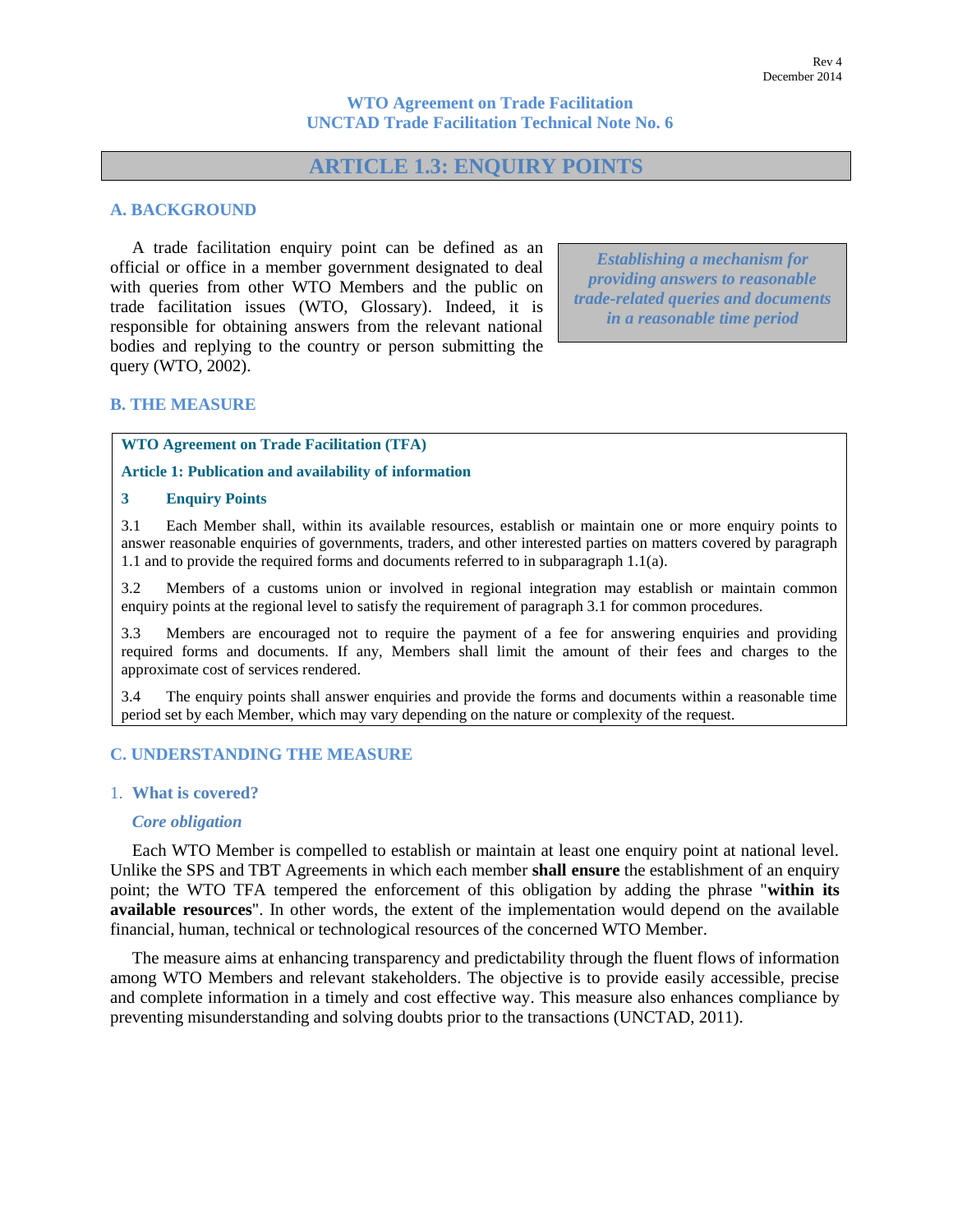## *Beneficiaries*

As to the beneficiaries, the agents entitle to request information to the enquiry points are either governments, traders or other interested parties. The requesting party, whether from the public or private sector, does not need to justify its interest in order to submit a request.

The Agreement does not differentiate between WTO Members and non-WTO Members. Consequently, public or private representatives from non-WTO Members may submit requests to enquiry points. However, a non-WTO Member cannot challenge the non-compliance of this provision in the WTO Dispute Settlement Mechanism when an enquiry point from a WTO Member refuses to answer.

#### *Information and documents*

Article 1.1 (Publication) confines the scope of the answers provided by the enquiry points. Thus, the enquiry point shall provide, at least and upon request, answers on the following issues, even if the information existed before the TFA entered into force:

- **Importation, exportation and transit procedures;**
- Applied rates of duties and taxes of any kind imposed on or in connection with importation or exportation;
- Fees and charges imposed by or for governmental agencies on or in connection with importation, exportation or transit;
- Rules for the classification or valuation of products for customs purposes;
- Laws, regulations and administrative rulings of general application relating to rules of origin;
- **Import, export or transit restrictions or prohibitions;**
- Penalty provisions against breaches of import, export or transit formalities;
- Appeal procedures;
- Agreements or parts thereof with any country or countries relating to importation, exportation or transit;
- **Procedures relating to the administration of tariff quotas.**

In addition, the enquiry points shall provide forms and documents required for importation, exportation, and transit procedures if requested by an interested party. The Agreement does not mention whether this documentation should be provided in hard or soft copy. Thus, the enquiry points may employ both means when replying enquiries.

### *Fees*

The Agreement encourages WTO Members to supply enquiry points services free of fees and charges. Nevertheless, this provision is not mandatory, thus WTO Members may apply fees for the enquiry point services.

In any case, the amount shall not exceed the approximate cost of services rendered, plus the costs of delivering the documents. The costs should be the same charged to enquiries from nationals or other WTO Members (non-discrimination principle).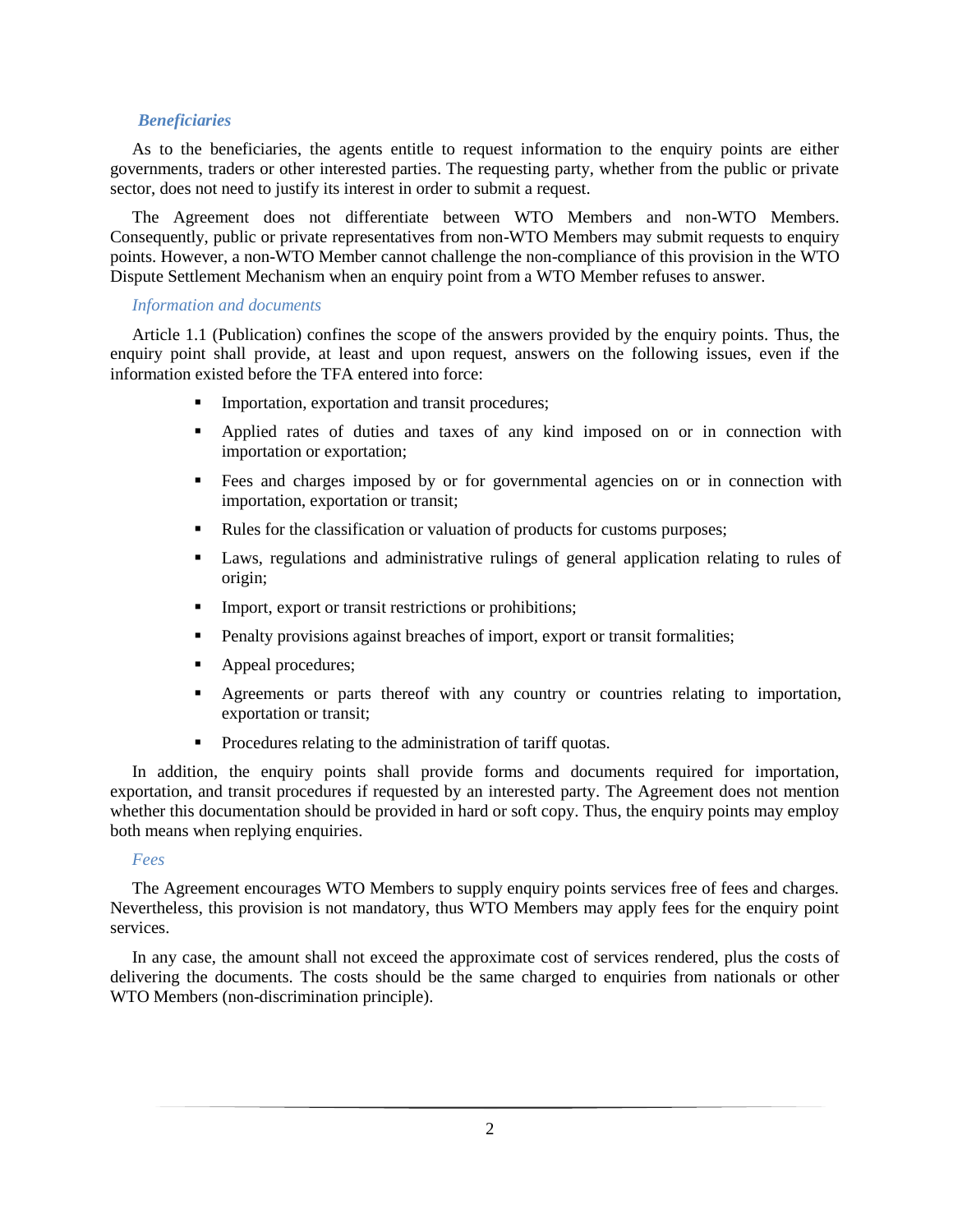## *Timing*

Answers and forms must be provided within a reasonable time period, depending on the nature and complexity of the request. The requested WTO Member sets this time period on a case-by-case basis according to the nature or complexity of the request.

### *Regional enquiry points*

WTO Members being part of regional arrangements (PTA, FTA, Customs Unions, Common Markets, etc.) may set up or maintain one or more common enquiry points for common procedures operated at regional level. Due to its non-mandatory character, members of regional blocks have discretion on choosing to implement this measure.

#### *Contact information*

WTO Members are compelled to make available and update to the extent possible and as appropriate, the contact information of enquiry points through the Internet. In addition, each WTO Member has to notify the contact details of the enquiry points to the WTO Committee on Trade Facilitation. The Committee shall also be notified of any change related to the enquiry point.

### 2. **What is not covered?**

As this measure is basically focused on results and not on processes, it left aside some important considerations, as follows:

### *Types of enquiry points*

The Agreement does not set forth a specific structure for the enquiry point. There are different ways of how enquiry points may be structured, for instance: a) a centralized body with a group of representatives from related national agencies who would directly provide answers to the enquirer; b) a coordination mechanism within a selected government agency to transmit requests, compile replies and send them back to the requesting parties; c) decentralized enquiry points housed within each government authority responsible for the subject area that would answer to the questions directly; or d) a function or module within a Single Window that will provide those services intended for the enquiry point.

Virtual enquiry points may also be established. For instance, UNCTAD launched an information platform called Business Facilitation [\(http://businessfacilitation.org/\)](http://businessfacilitation.org/), which compiles and provides data on national regulations and procedures. Another example is the National Trade Point [\(http://www.tradepoint.org\)](http://www.tradepoint.org/).

An enquiry point does not need to be a governmental office. An independent private body contracted by the government may perform as enquiry point. In this case, the government shall monitor and assess the good performance and the accuracy of the information provided by this body.

### *Language*

The measure does not specify the language in which the enquiry points must reply or if these must provide a translation in one of the three WTO official languages (English, French or Spanish).

#### *Disclosure of confidential information*

The agreement does not foresee the protection of confidential information. Thus, it would be useful to include, in the domestic regulation, an exception allowing enquiry points to deny the supply of information when its disclosure may affect national interests or security.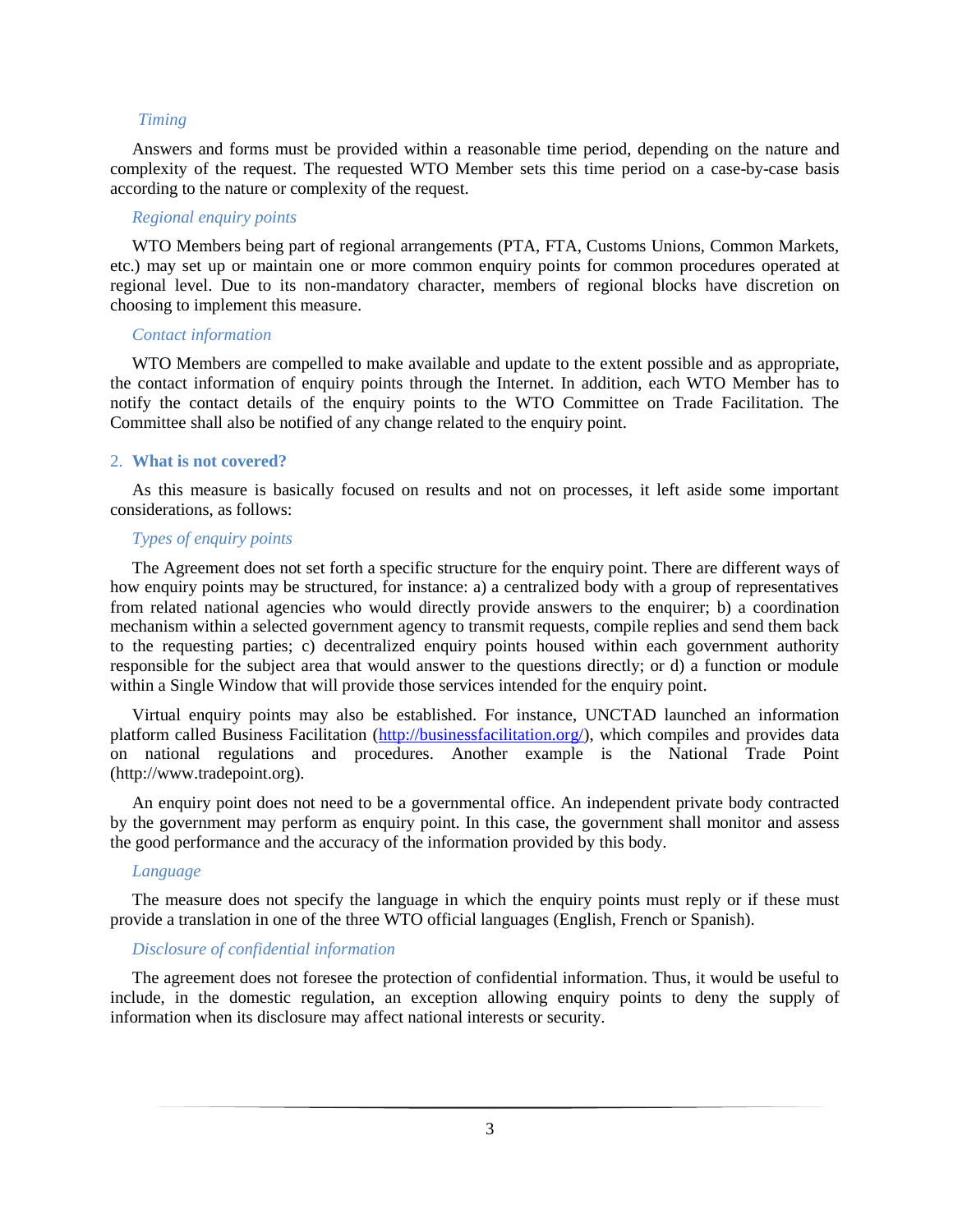#### *Responsibility of numerous enquiry points*

Pursuant to Article 3.1, members may establish more than one enquiry point. However, the measure does not rule on the delimitation of responsibilities among these entities or how to settle conflicts among them.

Therefore, members should provide enquiry points with complete and unambiguous scope of responsibilities. Moreover, members should ensure that any enquiry addressed to a wrong enquiry point shall promptly be conveyed to the right enquiry point.

## **D. IMPLEMENTATION ISSUES**

#### *UNCTAD Study*

In a recent study entitled *"The new frontier of competitiveness in developing countries: Implementing Trade Facilitation"*, UNCTAD analysed the implementation status of TF measures in 26 developing countries, including least-developed countries (LDCs), middle-income developing countries, landlocked countries, transit developing countries, and small island economies in Africa, Asia, the Caribbean and Latin America (UNCTAD, 2014).

As to the enquiry points measure, the study found that 69% of countries partially implemented this measure and 19 % did not comply with it, while only 12 % reported a full compliance. The main reasons for non-implementation, according to the TF stakeholders in the participating countries, were the lack of awareness and knowledge of the benefits of the enquiry point (mentioned by 46 % of the countries), the lack of the organizational and institutional framework (58%), as well as the lack of cooperation between the agencies concerned (50%). Stakeholders also quoted the difficulty to collect the required information as a reason for partial implementation of the measure.

## *Implementation guidelines*

The sustainable and good performance of enquiry points may depend on the following elements:

- The harmonious coordination between the agency/official designated as the enquiry point and other relevant agencies;
- The availability of financial resources: countries do not need significant resources to establish an enquiry point as they may even work with existing infrastructure and human resources. The key point would be to ensure that enquiry points count with the necessary tools to perform their tasks (i.e. computers, fax machines, photocopy machines, Internet access, etc.);
- Monitoring mechanism to ensure that all enquiries are readily answered in reasonable time period;
- Continuous update of information; and
- Use of the fastest means, with its available resources, even if the mode of delivery is at the discretion of the Member concerned.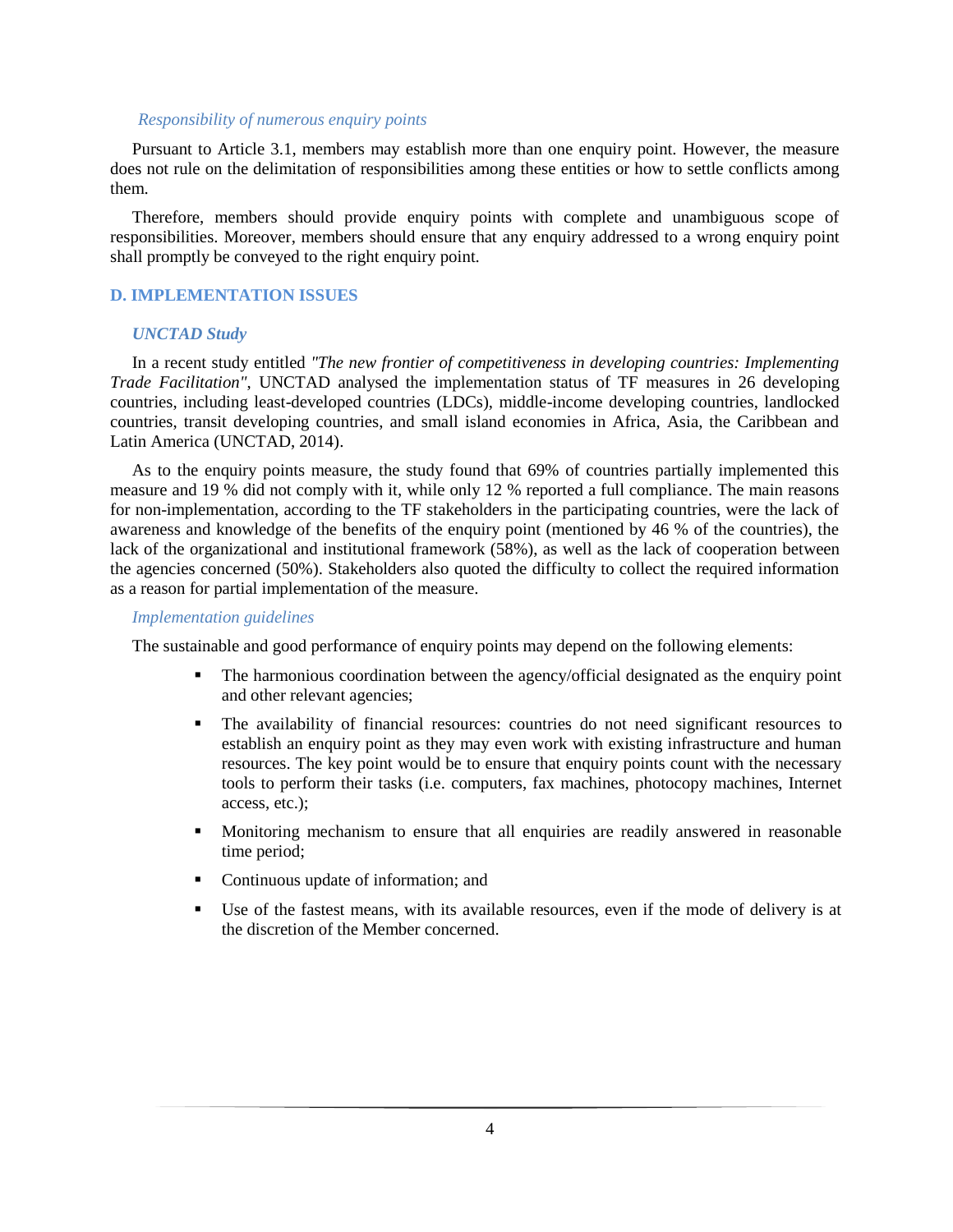## *Implementation Check List*

The following list may be used as guidance when estimating the level of compliance with the measure:

- There is a national implementation framework (i.e. legislation, administrative provision, procedural) in place for establishing or maintaining an enquiry point.
- $\Box$  The enquiry point answers enquiries and provides the forms and documents within a reasonable time period.
- $\Box$  The enquiry point covers all issues specified in Article 1.1 (Publication) and provides forms on issues related to export, import and transit.
- $\Box$  Fees and charges, if any, are limited to the approximate cost of services delivered by the enquiry point.
- $\Box$  The contact information of the enquiry point is available and updated through the Internet.
- $\Box$  The contact information of enquiry points is notified to the WTO TF Committee as per requirement of Article 1.4.c (Notification).

#### *Preparing a national implementation plan*

The following table may be used as a basis for the national implementation plan for this measure.

| Implementation<br>sequence | Actions required                                                                                                                                                                                                                                                                                                        |
|----------------------------|-------------------------------------------------------------------------------------------------------------------------------------------------------------------------------------------------------------------------------------------------------------------------------------------------------------------------|
|                            | 1. Preparatory stage:                                                                                                                                                                                                                                                                                                   |
|                            | 1.1 Decide on the number and nature of EPs to be created/maintained; one<br>or more                                                                                                                                                                                                                                     |
|                            | 1.2 Designate a focal point responsible for delivering answers and<br>coordination with relevant agencies/officials, specifically for:<br>Ensuring coverage of all aspects specified in Article1.1 (Publication);<br>Ensuring that responses are provided in a reasonable time;<br>Ensuring appropriate record keeping; |
|                            | 1.3. Set some guidelines to determine the reasonable time period according<br>to the nature and complexity of the possible requests.                                                                                                                                                                                    |
|                            | 1.4. Allot part of the budget for enabling the daily operation of the enquiry<br>point(s)                                                                                                                                                                                                                               |
|                            | 1.3 Calculate the basis for fees and charges, if any, and ensure that those                                                                                                                                                                                                                                             |
|                            | correspond to the cost of services rendered.<br>2. Set up:                                                                                                                                                                                                                                                              |
|                            | 2.1 Draft the policy and legal framework to establish or maintain one or<br>more EP, get it approved and make EP(s) operational.                                                                                                                                                                                        |
|                            | 2.2 Put in place a protocol of coordination with all relevant agencies so that<br>latest and updated information is provided.                                                                                                                                                                                           |
|                            | 2.3 Assign the sufficient staff and train them.                                                                                                                                                                                                                                                                         |
|                            | 2.4 Publish the URLs of EP(s) website(s) including notification to the WTO<br>Committee on Trade Facilitation.                                                                                                                                                                                                          |
|                            | 3. Management and follow up:                                                                                                                                                                                                                                                                                            |
|                            | 3.1 Establish a mechanism for periodical monitoring and evaluation of the<br>system, in particular the response time and accuracy of the information<br>provided by $EP(s)$ .                                                                                                                                           |
| Time for                   | The estimated implementation time is around two years, on average                                                                                                                                                                                                                                                       |
| implementation             |                                                                                                                                                                                                                                                                                                                         |
| Leading<br>implementation  | Ministry in charge of Trade is most commonly chosen as the leading<br>implementation agency                                                                                                                                                                                                                             |
| agency                     |                                                                                                                                                                                                                                                                                                                         |
|                            |                                                                                                                                                                                                                                                                                                                         |